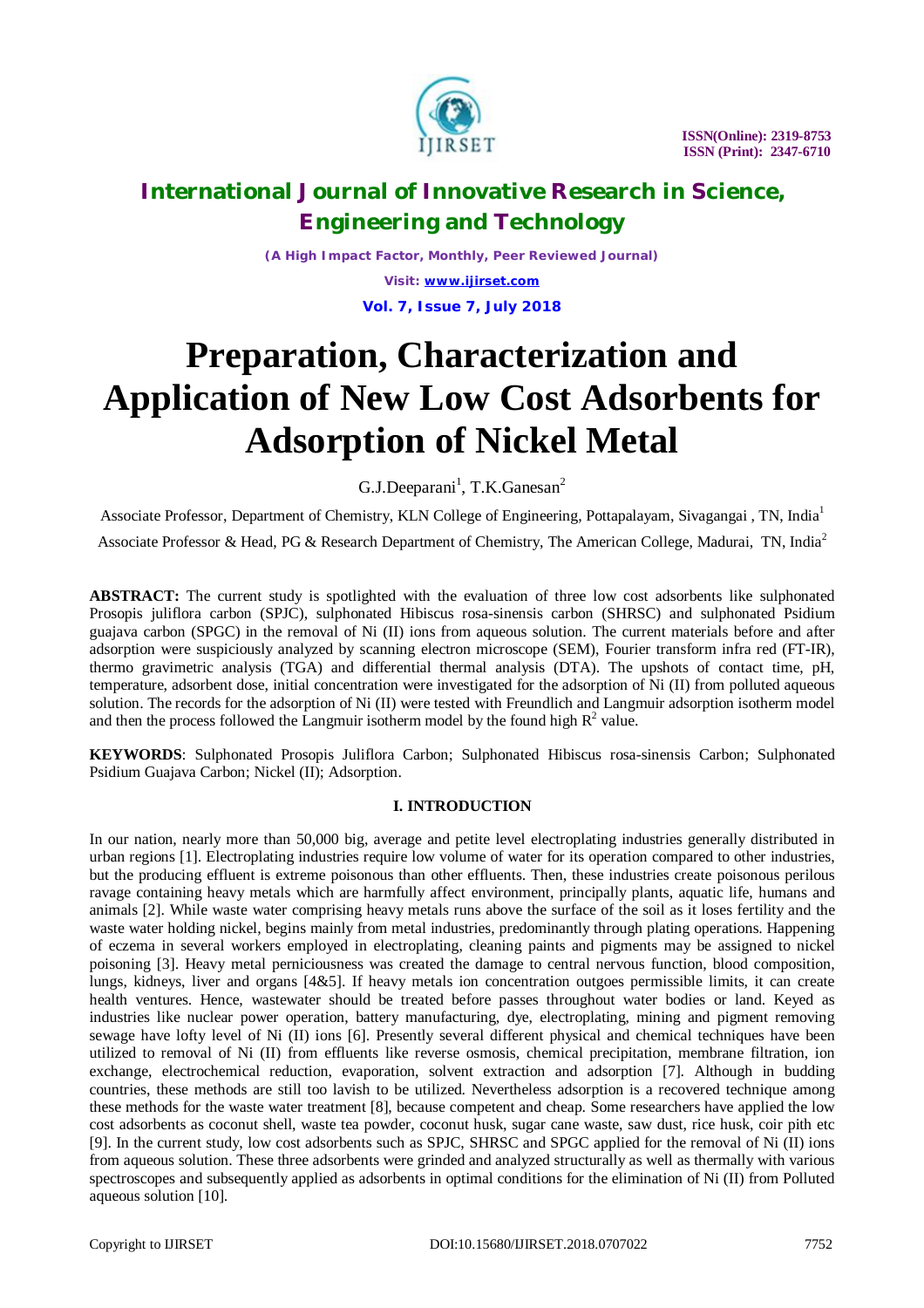

*(A High Impact Factor, Monthly, Peer Reviewed Journal)*

*Visit: [www.ijirset.com](http://www.ijirset.com)*

#### **Vol. 7, Issue 7, July 2018**

### **II. EXPERIMENTAL METHODS**

The flora materials applied in the present study like SPJC, SHRSC and SPGC (Fg.1) are generously presented in Tamil Nadu, India. LR grade (purity: 98.3%) of concentrated Sulphuric acid (Sp.gr. = 1.82) was used for the preparation of activated carbon. The other chemicals and reagents were of chemically pure grade (AnalaR) purchased from SD Fine Chemicals, India.

Taken three adsorbents in the present research work were weighed alone as 300g. The weighed three adsorbents were carbonized and sulphonated with the addition conc.H<sub>2</sub>SO<sub>4</sub> gradually and kept at room temperature (30 $\pm$ 1<sup>o</sup>C) for 24 h. Then these adsorbents were heated to  $90^{\circ}\text{C}$  in a water bath for 6h. After cooling, these materials were rinsed numerous times with water to eliminate free acid (tested with BaCl<sub>2</sub> solution) and dried at  $70^{\circ}$ C for 24h. These were consequently powdered, cleaned with distilled water and lastly with double distilled (DD) water to confiscate surplus free acid, dried, sieved (250– 300μm) by using Jayant sieves (India) and protected for characterization and these were called as SPJC, SHRSC and SPGC [11].



Fig.1 Raw Materials for the preparation of activated carbon. Bark of (a) Prosopis juliflora (b) Hibiscus Rosa Sinensis (c) Psidium Guajava

The equilibrium adsorption capacity  $(q_e)$  of the adsorbents was estimated with the help of following equation:

 q<sup>e</sup> = (Co-Ce) × V / M -------------- (1)

Where  $q_e$  is the equilibrium adsorption capacity (mg  $g^{-1}$ ),  $C_e$  is the concentration of metal ion (mg  $L^{-1}$ ) at equilibrium, V is the volume of solution (L) and M is the weight (g) of adsorbent.

The percentage removal of dye was calculated by using equation.

**Percentage removal =**  $(C_0 - Ce) \times 100/C_0$  **------- (2)** 

#### **CHARACTERIZATION OF THE SAMPLES**

In the current research work, FT-IR (SHIMADZU MODEL FT-IR spectrometer) spectra was exploited to the examine the before and after Ni (II) adsorption on the three adsorbents by using the IR-grade KBr pellets in the ratio of 1:200 at the wave number ranging from 400 to 4000 cm<sup>-1</sup>. The sound structure of free and Ni (II) loaded adsorbents were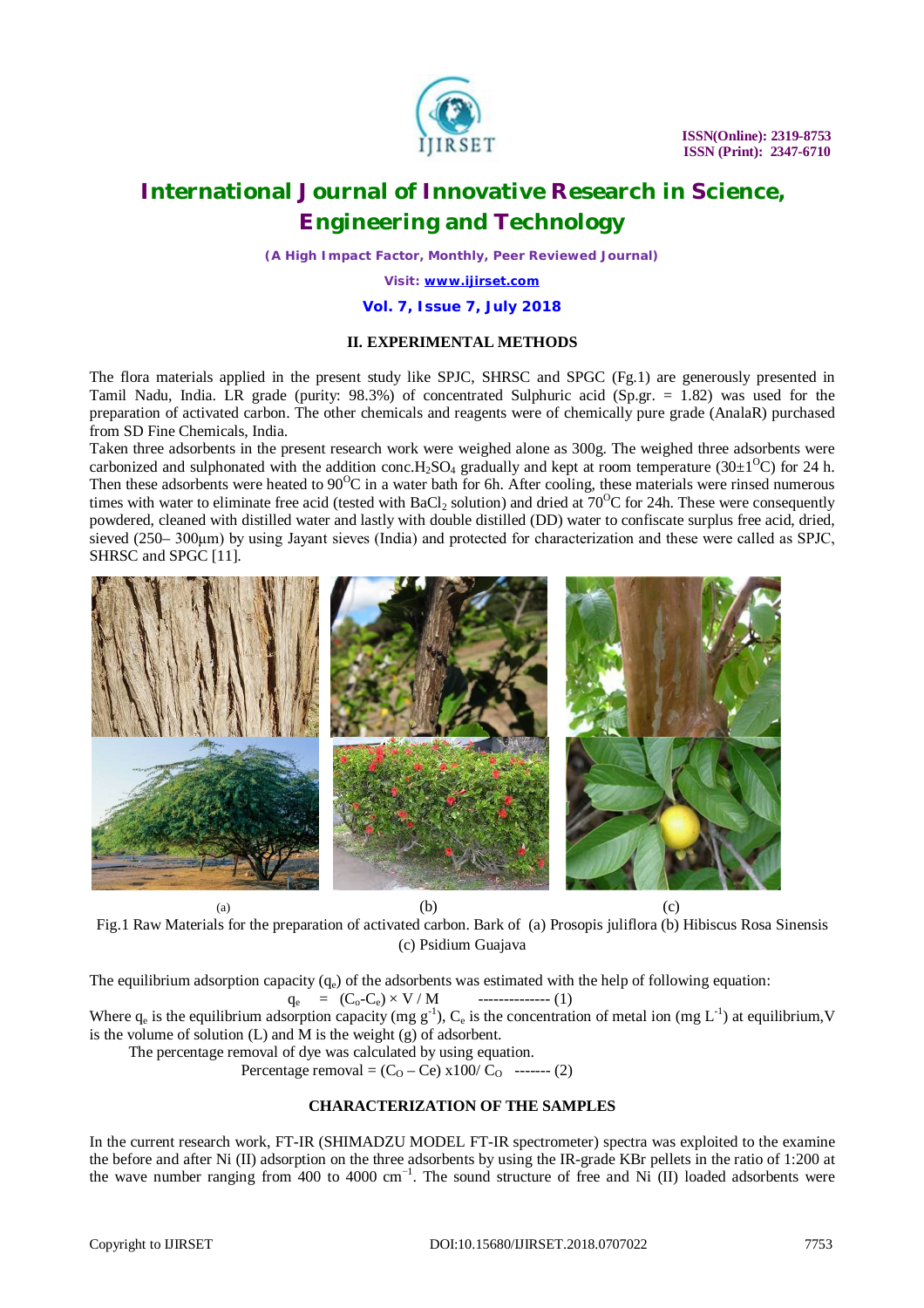

*(A High Impact Factor, Monthly, Peer Reviewed Journal)*

*Visit: [www.ijirset.com](http://www.ijirset.com)*

#### **Vol. 7, Issue 7, July 2018**

studied with SEM (Vega3 Tescan SEM instrument). TGA and DTA analyzer (SII MODEL 6000 thermal analyzer) were employed to found out the thermal degradation of the free and Ni (II) loaded adsorbents.

#### **III RESULTS AND DISCUSSION**



Fig.2 (a) & (b) IR spectra of the free and  $Ni^{2+}$  loaded SPJC

The FT-IR spectra of the free SPJC and Ni (II) loaded SPJC were shown in Fig.2. These indicated a transfer in wave number of principal peaks related with the loaded metal and proved the metal binding process happening at the exterior of adsorbents [12]. This data provides evidence that the functional groups of  $SO_3^-$  are involved in binding the Ni (II) ions onto the adsorbents.

#### **SEM ANALYSIS**

SEM images of the free and  $Ni^{2+}$  loaded adsorbents are demonstrated in Fig.3a & b correspondingly. As detected from figures, a detectable variation of the surface morphology in the Ni (II) loaded SPJC revealed that the adsorption of Ni (II) ions has occurred on the adsorbents.



Fig.3 (a) & (b) SEM analysis of the free and  $Ni<sup>2+</sup>$  loaded SPJC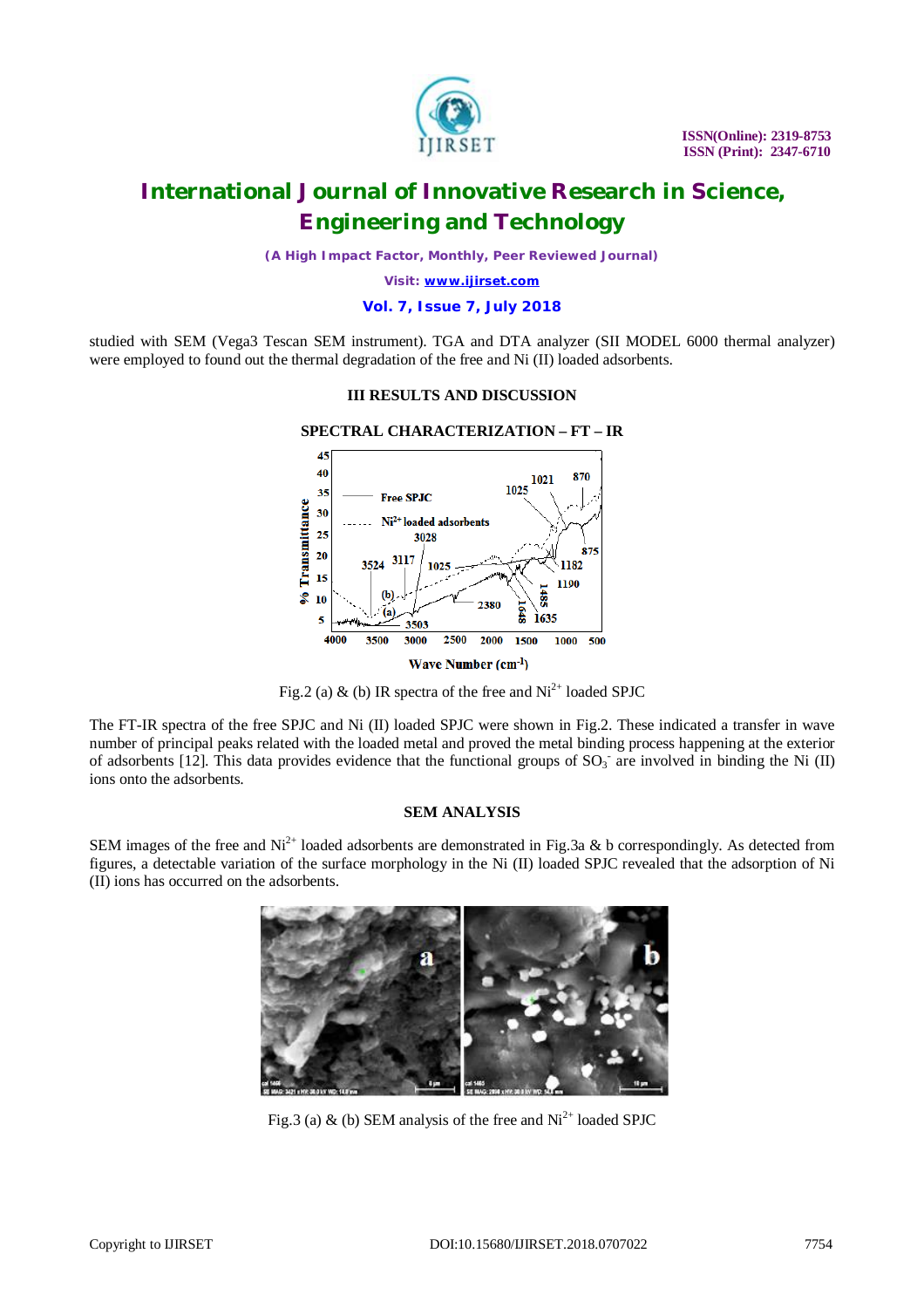

*(A High Impact Factor, Monthly, Peer Reviewed Journal)*

*Visit: [www.ijirset.com](http://www.ijirset.com)*

#### **Vol. 7, Issue 7, July 2018**

### **TGA AND DTA ANALYSIS**

The TGA (Fig.4a & b) & DTA (Fig.5a & b) analysis of the free and  $Ni<sup>2+</sup>$  loaded SPJC are showed a transfer in temperature principal peaks associated with the loaded metal. This transfer in the temperature supports that the metal binding process happening at the surface of SPJC.



#### **OPTIMIZATION OF ADSORBENT DOSAGE, PARTICLE SIZE AND p H**

As found from the Fig.6, The premier adsorption capacity was examined for the adsorbent dosage of 30 mg/L. Fig. 6 is then indicated that the % of adsorption of Ni (II) increased with increasing adsorbent amount from 1 to 30 mg/L due to the enhance in adsorbents site available for the adsorption of Ni (II) ions. Afterward there is not considerable raise in the % of adsorption after 30 mg/L since moves constantly from 30 mg/L to 70 mg/L due to dissemination of adsorption sites in the adsorbent. The upshot of particle size on the adsorption of Ni (II) ions onto adsorbents was explored at particle size 200-300 micron. Fig.7 is obviously pointed out that the 250–300 micron was determined as the optimum as well as was employed in further experiments. As viewed from Fig.8, the maximum adsorption of Ni (II) onto adsorbents was reached at pH 4 due to the electrostatic attraction between adsorbents and adsorbate increases from  $p<sup>H</sup>$  1 to 4. After that point, the adsorption process was decreased due to weakening of electrostatic force of attraction between them [13].

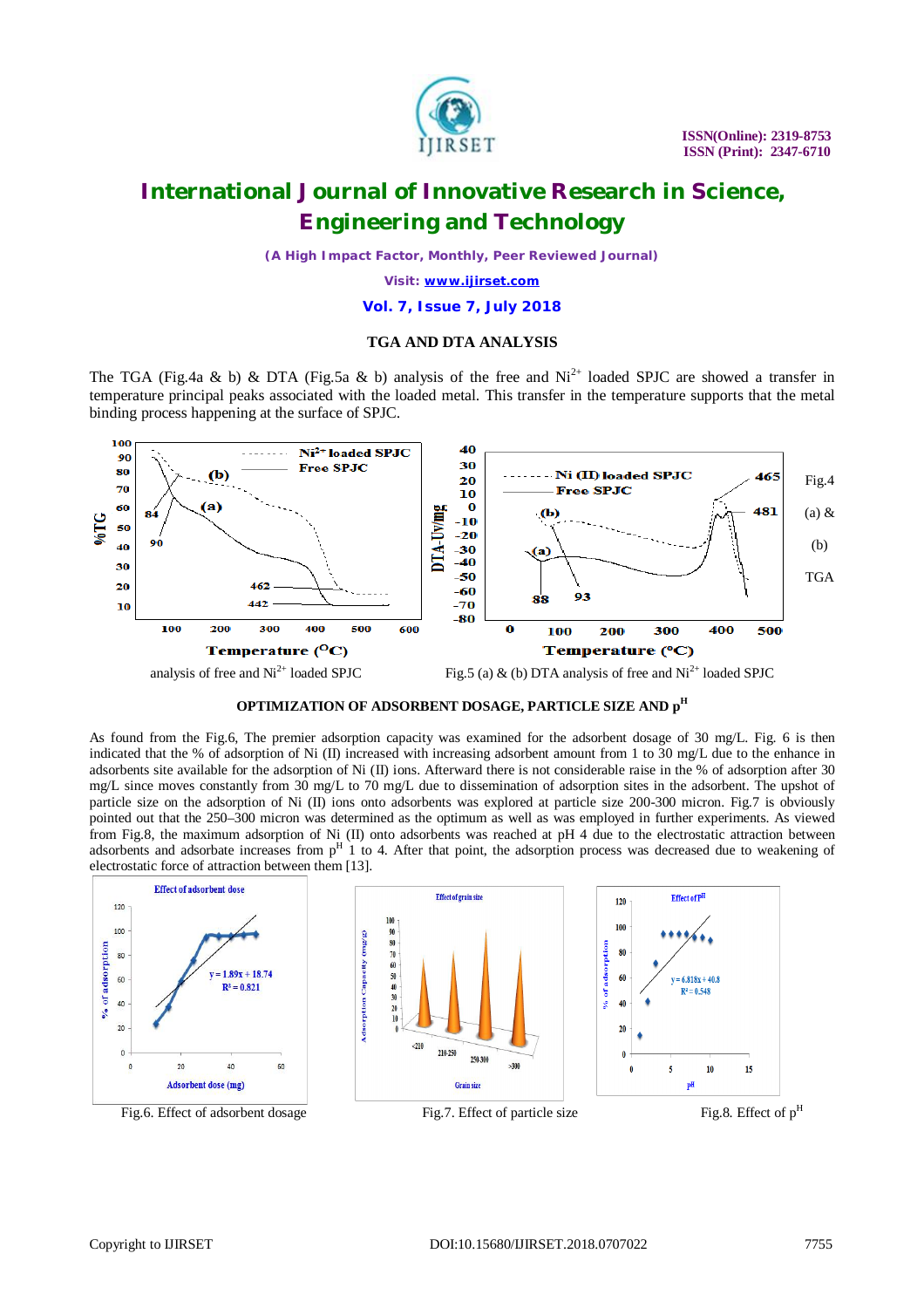

*(A High Impact Factor, Monthly, Peer Reviewed Journal)*

*Visit: [www.ijirset.com](http://www.ijirset.com)*

**Vol. 7, Issue 7, July 2018**

### **EFFECT OF CONTACT TIME AND INITIAL NI (II) CONCENTRATION ON THE NI 2+ RETENTION**

Fig.9 informs that the time dependant performance of the removal of Ni (II) from aqueous medium by the adsorbents. This shows evidently that the exclusion magnitude of Ni (II) increased as the contact time onwards. The equilibrium time was reached in 30 min. The crucial adsorption rate was very fast which conceivably due to the survival of more number of adsorbent sites existed for  $Ni^{2+}$  elimination from aqueous solution. At the same time as the remaining presented surface areas decreases, the adsorption rate mired may be due to the progress of repulsive forces between the Ni (II) ions on the solid surface and in the liquid phase. Hence, no considerable development in the adsorption performance after 30 min. Fig. 10 showed that the adsorption of Ni (II) onto the adsorbents has been raised with raise in the initial Ni (II) concentration in the range 30 to 230 mg  $L^{-1}$  by reason of the raise in driving force rooted by the progress of concentration gradient between the Ni (II) solution and surface of the adsorbents. Hence the built up adsorbents can be proficiently applied for the exclusion of high concentration Ni (II) from aqueous solution [14].



Fig.9. Effect of contact time Fig.10. Effect of initial concentration

#### **ADSORPTION ISOTHERMS**

The hold between adsorbents and Ni (II) can be calculated with the various adsorption isotherm models. The analyzed values from the adsorption of Ni (II) onto the adsorbents jibed to the linear equation of Langmuir and Freundlich isotherm models. The linear equation for Langmuir and Freundlich isotherm models are uttered as follows:

Freundlich isotherm :  $\log q_e = \log K_F + (1/n) \log C_e$  ------- (3) Langmuir isotherm :  $(Ce / q_e) = (1 / Q_0 b) + (Ce / Q_0)$  -------- (4)

Where  $K_F$  (mg  $g^{-1}$ ) is the Freundlich constant and 'n' the freundlich exponent. Where  $q_e$  (mg  $g^{-1}$ ) is the adsorbed amount of Ni (II) at equilibrium,  $C_e$  (mg L<sup>-1</sup>) is the equilibrium concentration of Ni (II),  $Q_o$  (mg g<sup>-1</sup>) and b (L mg<sup>-1</sup>) are Langmuir constants described to adsorption capacity and energy of adsorption. Additionally, the major features of the Langmuir isotherm can be explicated with separation factor  $R<sub>L</sub>$ , which is analyzed with the equation 5.

$$
R_{L} = 1/(1+bQ_{o}) \quad \cdots \cdots \cdots \cdots (5)
$$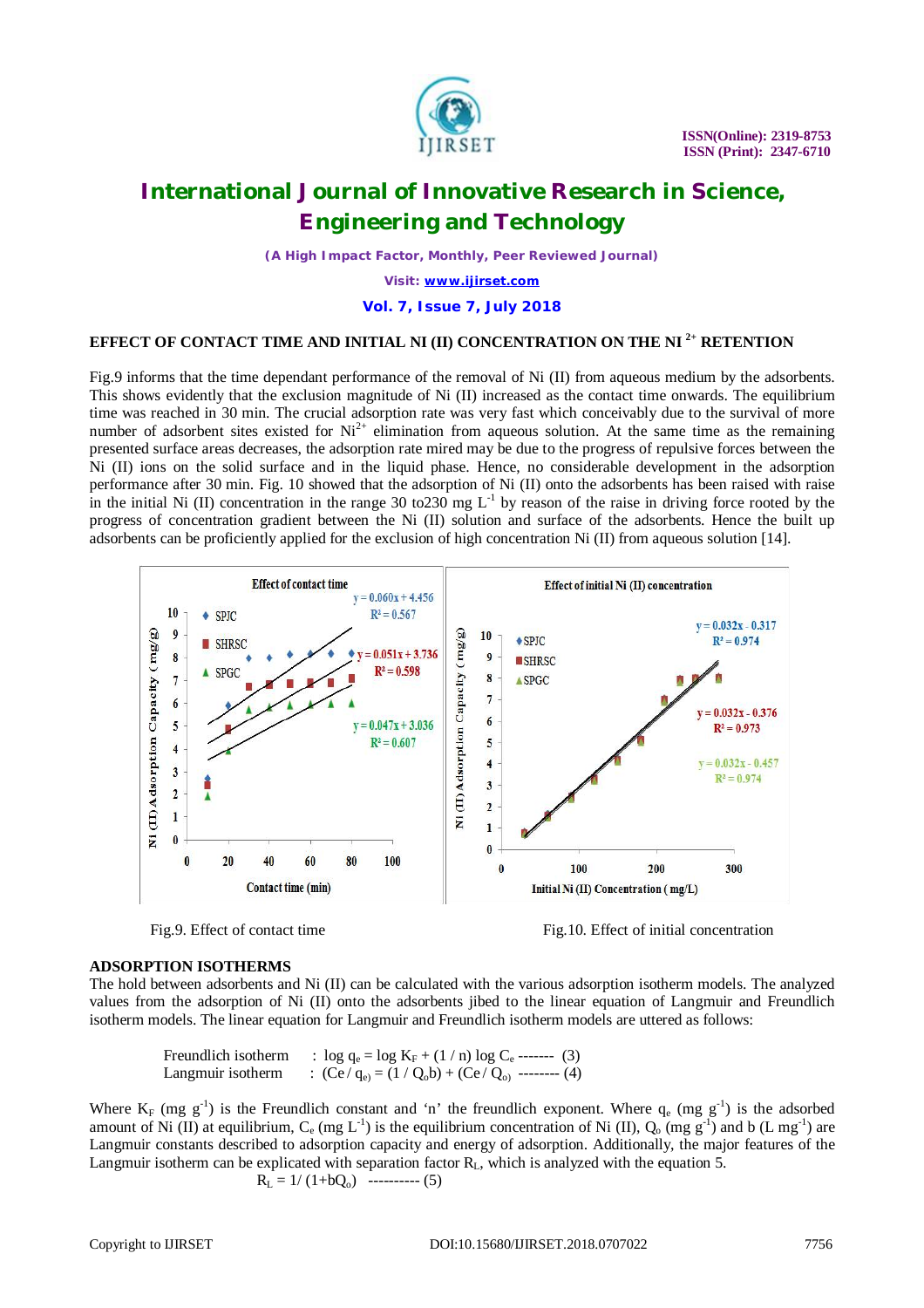

*(A High Impact Factor, Monthly, Peer Reviewed Journal)*

*Visit: [www.ijirset.com](http://www.ijirset.com)*

### **Vol. 7, Issue 7, July 2018**

From the fig.11, 12 and 13 (a) & (b), the all values are calculated and tabularized in table 1 & 2. Langmuir isotherm models were fitted well while compared to Freundlich isotherm model for the  $Ni<sup>2+</sup>$  adsorption by three adsorbents through estimated  $R^2$  value. The three adsorbents are fitting well for the removal of Ni (II) from aqueous solution by calculated n values has greater than 1. The  $R_L$  value of three adsorbents range from 0 to 1 corroborated that the adsorption process is sympathetic for the adsorbents. Then in the present work, the found outcomes indicated clearly that the SPJC was advanced adsorbent likened to the former adsorbents. Earlier results reported in the various research works for the  $Ni^{2+}$  adsorption are analogous to the reported adsorbent in the present work.



Fig.11 (a) & (b) Freundlich & Langmuir plots for Ni (II) removal by SPJC



Fig.12 (a) & (b) Freundlich & Langmuir plots for Ni (II) removal by SHRSC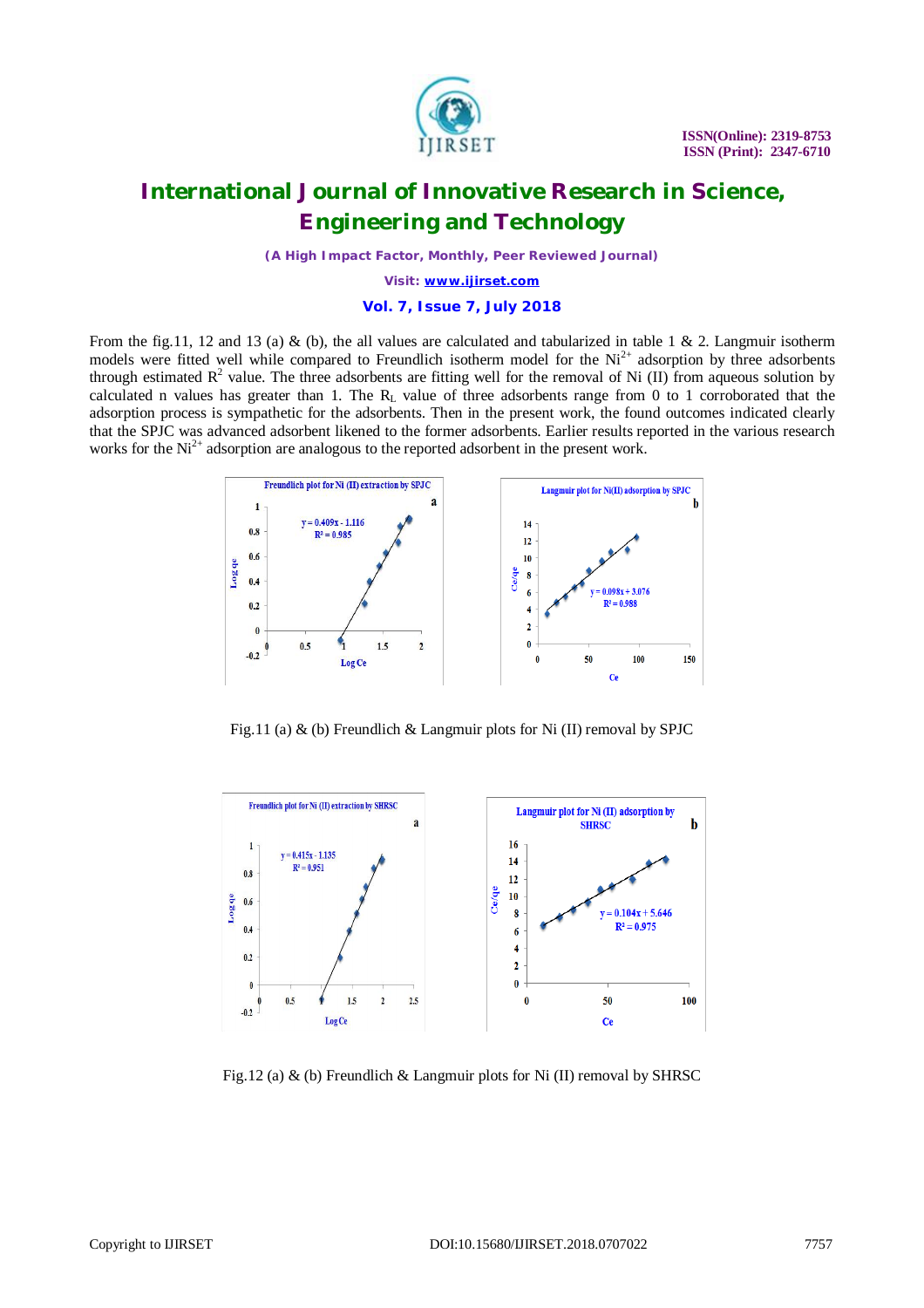

*(A High Impact Factor, Monthly, Peer Reviewed Journal)*

*Visit: [www.ijirset.com](http://www.ijirset.com)*

#### **Vol. 7, Issue 7, July 2018**



Fig.13 (a) & (b) Freundlich & Langmuir plots for Ni (II) removal by SPGC

|  |  |  |  | Table 1 Freundlich adsorption isotherm parameters |
|--|--|--|--|---------------------------------------------------|
|--|--|--|--|---------------------------------------------------|

| <b>Metal</b> | Freundlich  |        |       |              |        |       |             |        |                |  |
|--------------|-------------|--------|-------|--------------|--------|-------|-------------|--------|----------------|--|
| Ion          | <b>SPJC</b> |        |       | <b>SHRSC</b> |        |       | <b>SPGC</b> |        |                |  |
|              | n           | $K_F$  | K.    | n            | KF     | R     | n           | $K_F$  | $\mathbf{R}^2$ |  |
| Ni (II)      | 2.4449      | 0.0765 | 0.985 | 2.4096       | 0.0732 | 0.951 | 2.3640      | 0.0623 | 0.949          |  |

|  |  |  |  |  | Table 2 Langmuir adsorption isotherm parameters |
|--|--|--|--|--|-------------------------------------------------|
|--|--|--|--|--|-------------------------------------------------|

| <b>Metal</b> | Langmuir     |                                     |         |                |                                     |                                     |             |                |                                   |                      |         |       |
|--------------|--------------|-------------------------------------|---------|----------------|-------------------------------------|-------------------------------------|-------------|----------------|-----------------------------------|----------------------|---------|-------|
|              | <b>SPJC</b>  |                                     |         | <b>SHRSC</b>   |                                     |                                     | <b>SPGC</b> |                |                                   |                      |         |       |
| Ion          | Q.<br>(mg/g) | $\mathbf{b}(\mathbf{g}/\mathbf{l})$ | $R_{L}$ | $\mathbf{R}^2$ | $\mathbf{Q}_{\mathbf{0}}$<br>(mg/g) | $\mathbf{b}(\mathbf{g}/\mathbf{l})$ | $R_{L}$     | $\mathbf{R}^2$ | $\mathbf{Q}_\mathbf{o}$<br>(mg/g) | $\mathbf b$<br>(g/l) | $R_{L}$ | R     |
|              |              |                                     |         |                |                                     |                                     |             |                |                                   |                      |         |       |
| Ni (II)      | 10.204       | 0.031                               | 0.754   | 0.988          | 9.615                               | 0.018                               | 0.849       | 0.975          | 8.849                             | 0.014                | 0.889   | 0.962 |
|              |              |                                     |         |                |                                     |                                     |             |                |                                   |                      |         |       |

#### **IV. CONCLUSION**

 The adsorption performance of Nickel on these three adsorbents was examined in batch equilibrium adsorption. The adsorption was detected to be significantly reliant on pH, adsorbent dosage and contact time. The optimum pH for Ni ion was detected as 4. The tempo of Ni (II) adsorption was quick using three adsorbents with equilibrium contact time of 30 minutes. The adsorption between Ni (II) and three adsorbents are thermodynamically favourable and exothermic in nature. The exhausted adsorbents are efficiently renewed with 13BV of 10% (w/w) NaCl solution. The values calculated from the isotherm analysis indicated that the adsorption model of Ni (II) onto the three adsorbents